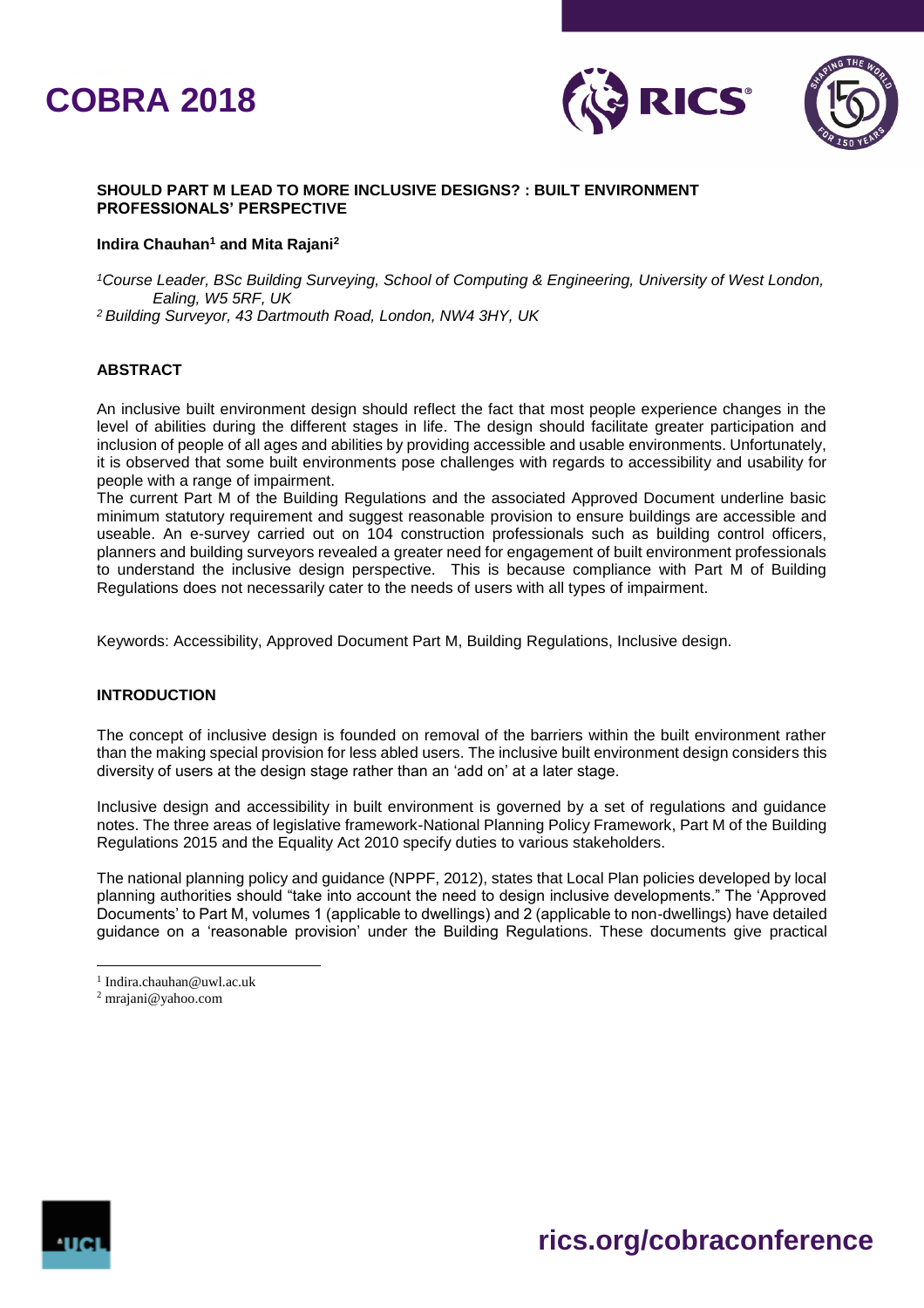guidance on how the developer could meet the requirements of the Building Regulations. If not, alternative means of meeting these would have to be sought by the developer. The Equality Act 2010, which has replaced three different legislations on discrimination imposes duties on public authorities, individual employers, and service providers against discrimination. It ensures that reasonable adjustments are made within the built environment so that less abled people are not disadvantaged.

The framework appears to be straightforward but the lack of coherence challenges the effectiveness of its implementation. The need for greater coordination and making inclusive design as a statutory requirement has been highlighted in the Building for Equality Report (Parliament.uk, 2017). In this study, it is intended to seek built environment professionals' perspective on how Part M could move towards a more inclusive design.

# **LITERATURE REVIEW**

The planning system is a vital to the regulation of quality of the built environment. The current Part M of the Building Regulations 2015 and the associated Approved Document underline basic minimum statutory requirement. It makes reasonable provision to ensure buildings are accessible and useable as described in Approved Document M. (Planning Portal, 2017). The extent to which all kinds of impairment are catered for to create an inclusive environment is still argued in various studies.

Most of the literature and guidance refer to 'accessibility' as access for physically handicapped and mostly people in wheelchairs. The awareness and regulation that caters to need of people with cognitive impairment is lacking or is very little. The study undertaken by Wellcome trust's 'Close to the Wall' Project (2004) revealed the bias towards creating access for people with mobility impairments and some sensory impairment. The study also revealed that around 10% architects only made mention of people with learning difficulties and 60% 'rarely or never' take learning difficulties into account when designing a building.

According to Milner and Madigan (2004), the needs for people with cognitive impairments have not found adequate inclusion. Imrie (2006) noted that the standards in Part M objectify disability as impaired mobility, where a wheelchair is required to facilitate access and mobility.

A host of changes have been made to the Building Regulations 2010. The Approved Documents that have been updated are Parts E, G, H, M and the introduction of a new Part Q. Following a housing standards review, these updates have been made with a view to simplifying technical standards and incorporating within the building regulations. The local planning authorities can impose additional (optional) requirements on developments as a planning condition Brown (2015).

The 2015 edition of Part M (Access to and use of Buildings) with 2016 amendments took effect on 1 March 2016 for use in England. (Planning portal, 2016). The main changes in this are that the Approved Document has been split in two parts:

Volume 1: Dwellings.

Volume 2: Buildings other than dwellings.

Volume 1 is split into three sections and replaces the previous M4 requirement 'Sanitary conveniences in dwellings:

- Category M4(1) Visitable dwellings
- Category M4(2) Accessible and adaptable dwellings (optional requirement)
- Category M4(3) Wheelchair user dwellings (optional requirement)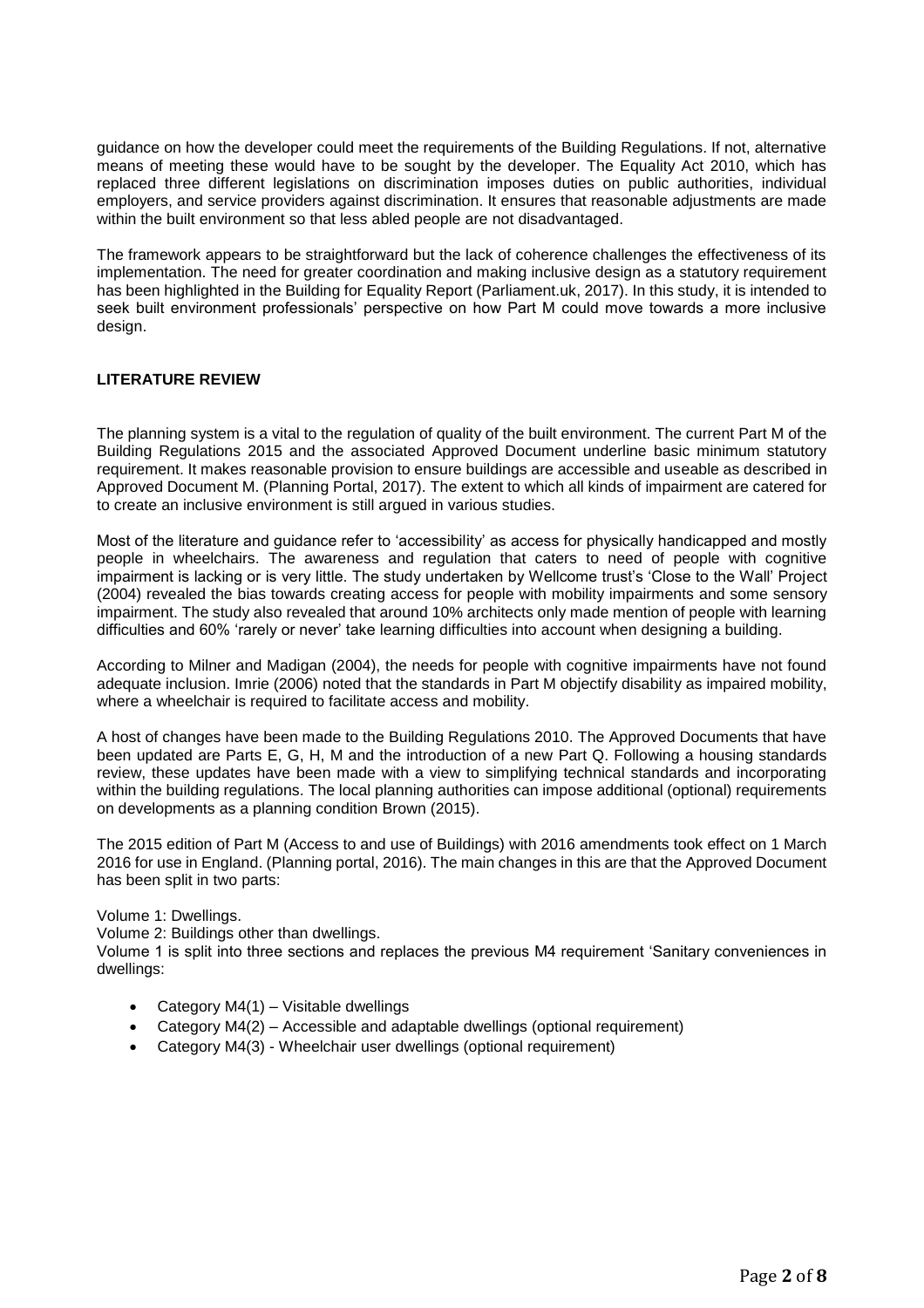Volume 2 covers buildings other than dwellings. Essentially, it is the original Part M of which sections 6 to 10 covered in Volume 1 are deleted in this volume.

The changes in Part M of Building Regulations (2015) have incorporated minor changes to cater to the needs of the people with severe mobility impairment. However, the guidance does not focus on the needs of users with different kinds of impairment other than mobility.

This review highlights the need for clients and designers of built environment to look beyond legislative requirements in creating places that are accessible to all.

#### **RESEARCH DESIGN**

Research design was therefore based on the perception of the construction professionals such as architects, building control officers and building surveyors on the effectiveness of the current Part M of the Building Regulations.

Primary data collection was based on the quantitative attributes of variables collated as a part of a structured questionnaire. The source of secondary data was information from the Technical Guidance notes from various regulatory documents. A quantitative data in form of a structured questionnaire was generated.

The aim was to get an insight into the adequacy of the Part M of the Building Regulations currently in effect, to cater to the needs of all users. An online survey questionnaire was distributed using the online survey tool 'Survey Monkey'. Questionnaires were sent out to a total of 380 professionals within different geographical locations in the UK. A total of 104 completed responses were received, making a total response rate of 27.3%.

A number of subjective comments were made by the respondents, which were categorised into common themes for the purpose of analysis.

#### **DATA ANALYSIS**

Table 1. shows the final e-survey questionnaire responses formulated to address the research aims.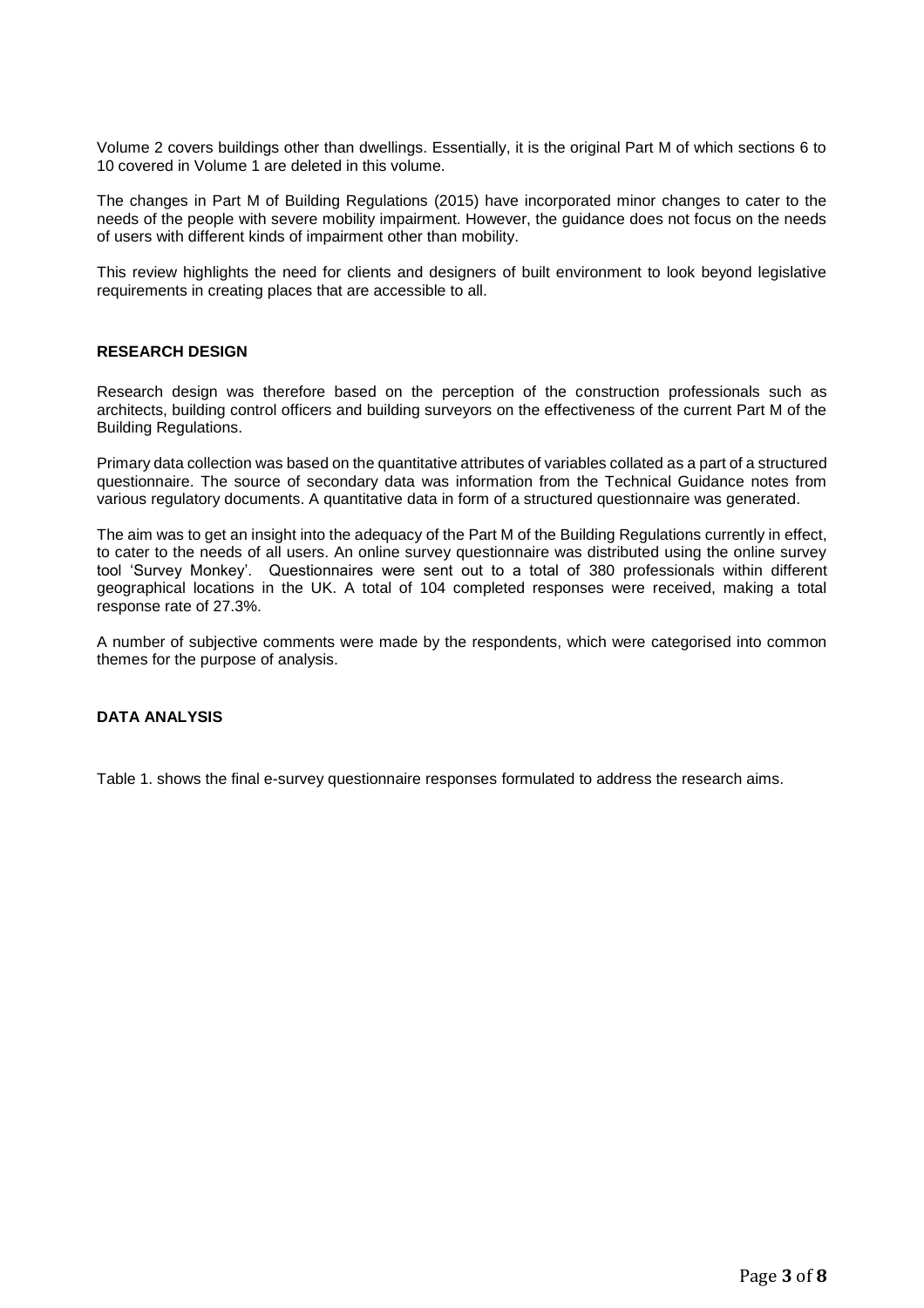|                                                            |                                                                                                                                                                                                                             | Response |          |
|------------------------------------------------------------|-----------------------------------------------------------------------------------------------------------------------------------------------------------------------------------------------------------------------------|----------|----------|
|                                                            |                                                                                                                                                                                                                             |          | Total(n) |
| Q1 Which profession do you belong to?                      | (1)Architects                                                                                                                                                                                                               | 13.5     | 14       |
|                                                            | (2) Building Control                                                                                                                                                                                                        | 70.2     | 73       |
|                                                            | (3) Building Surveyors                                                                                                                                                                                                      | 13.5     | 14       |
|                                                            | (4) Other (state)                                                                                                                                                                                                           | 2.8      | 3        |
|                                                            | $(1)$ Yes                                                                                                                                                                                                                   | 19.2     | 20       |
| Regulations fully meet the requirements for all types      | $(2)$ No                                                                                                                                                                                                                    | 78.9     | 82       |
| of disabilities with regards to accessibility within built | (3) Not sure                                                                                                                                                                                                                | 1.9      | 2        |
| environment?                                               |                                                                                                                                                                                                                             |          |          |
|                                                            | (1) Mobility                                                                                                                                                                                                                | 6.8      | 7        |
| catered for in BR Part M 2015?                             | (2) Sensory                                                                                                                                                                                                                 | 30.8     | 32       |
|                                                            | (3) Mental                                                                                                                                                                                                                  | 24       | 25       |
|                                                            | (4) Cognitive                                                                                                                                                                                                               | 17.3     | 18       |
|                                                            | (5)All of the above                                                                                                                                                                                                         | 9.6      | 10       |
|                                                            | $(6)$ None                                                                                                                                                                                                                  | 11.5     | 12       |
|                                                            | $(1)$ Yes                                                                                                                                                                                                                   | 71.2     | 74       |
| achieve the aim of securing greater compliance within      | $(2)$ No                                                                                                                                                                                                                    | 23.1     | 24       |
| Part M?                                                    | (3) Neither agree                                                                                                                                                                                                           |          |          |
|                                                            | nor disagree                                                                                                                                                                                                                | 5.7      | 6        |
|                                                            | $(1)$ Yes                                                                                                                                                                                                                   | 38.4     | 40       |
| been effective in provision for access and use of          | $(2)$ No                                                                                                                                                                                                                    | 57.7     | 60       |
| buildings for all?                                         | (3) Neither agree                                                                                                                                                                                                           |          |          |
|                                                            | nor disagree                                                                                                                                                                                                                | 3.9      | 4        |
|                                                            | Questions<br>$Q2$ In your opinion, does the current Part M of Building<br>Q3 Which impairments do you believe are not fully<br>Q4 Do you think Access statements/strategies help<br>$Q5$ In your view, has the amended AD M |          | $\%$     |

Table 1: e-Survey questions and responses.

# **DISCUSSION OF RESULTS**

As evident in Table 1, 78.9% ( n=82) respondents of the total responses(n=104) agreed that the current Part M of the Building Regulations 2015 does not fully meet the requirements for all types of disabilities with regards to accessibility within built environment.

From the subjective comments by the respondents the following themes emerged.

1. **Managing inclusion through design decisions:** It emerged from the comments made by n=4 respondents that the real issues are not really deliverable solely through the Approved Document Part M. The issues have their roots in the inadequacy of attention given within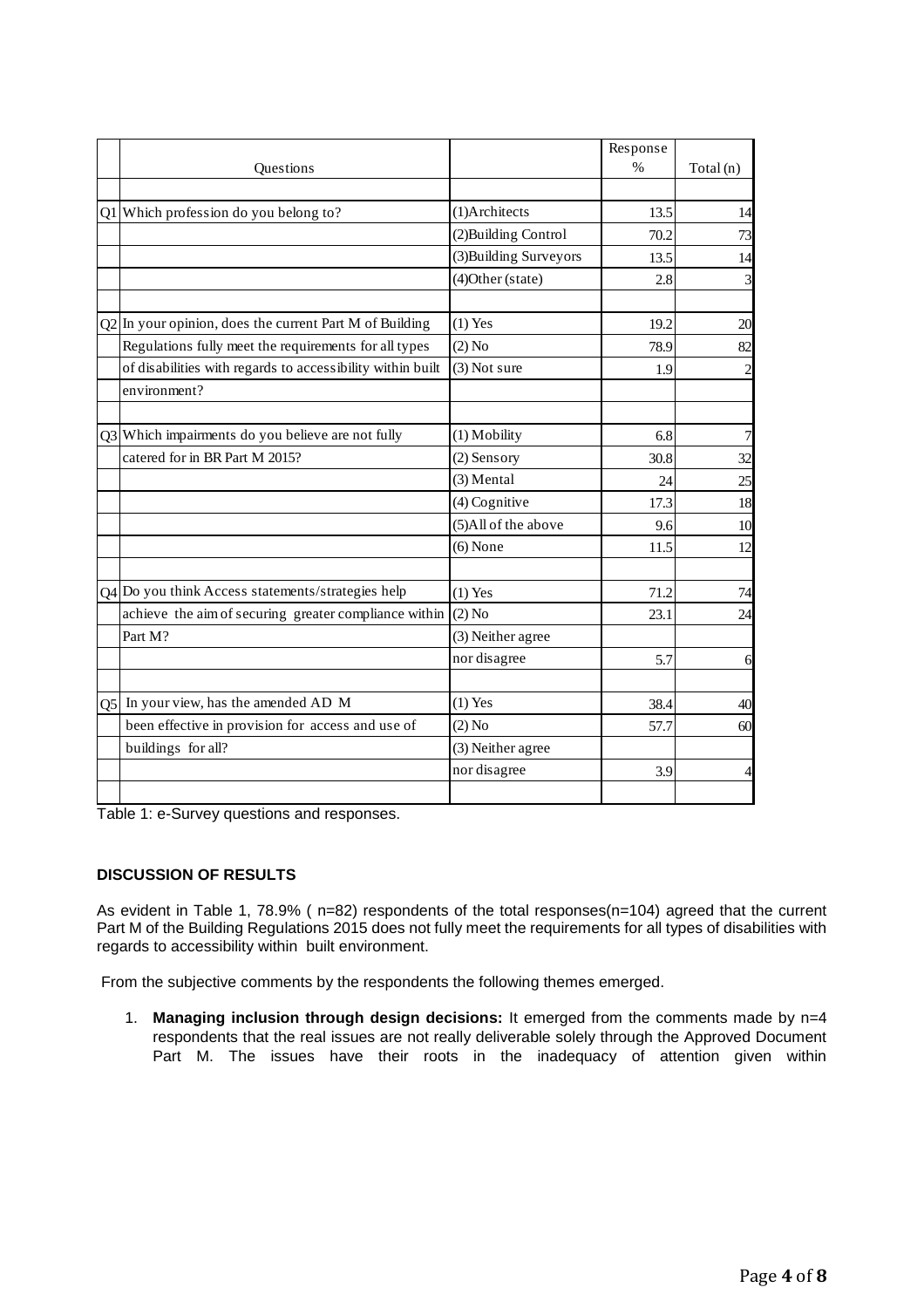procurement/commissioning to the Public Sector Equality Duty in the Equality Act 2010 and the need for proactive brief development that considers the implications of design on people's needs and organisational duties for managing these needs. The duty of compliance under the Equality Act 2010 lies with the service provider eventually. However, the designers and architects should have a conceptual understanding of the Act. In order to make an informed decision, the design team need to know their duties under the Equality Act.

- 2. **Access strategies:** One of the comments revealed that Access strategy is not looked into until the Building Regulation stage or left far too late in the process due to time and cost pressures. Strong Access Strategy can potentially reduce management issues and helps clients to make an informed decision. Another comment suggested that there is a general misconception in that if the building complies with BR Part M, it automatically complies with duties under the Equality Act 2010. The responsibility to manage facilities to comply with the Equality Act 2010 lies entirely on the client. An informed decision should be made at an early stage as to how the compliance to Equality Act 2010 would be achieved. There should be a management plan that outlines the duties towards the client. It should be mandatory to provide the management plan as a part of Building Regulations in order for people to realise their responsibilities. A comment suggested that Access Strategy should only be signed off if there is a management plan attached to it.
- 3. **Lack of adequate guidance:** Three of the respondents (n=3) identified that there is a scope for improvement in the Guidance for Part M. The following have been analysed to compile specific areas where the current guidance has a scope of improvement. Another comment from a respondent suggested that in general, there is basic information provided (e.g. in relation to contrast, signage, induction loops) there is no guidance in relation to guide dog users at present, or the barriers to access for the guide dogs themselves (e.g. types of floor finish, provision of relief facilities).
- 4. **Inadequate use of contrasting colours, raised letters on signage**: Poor indoor lighting or glare could be a cause of anxiety for users with sensory impairment. It was also noted by one respondent that excessive background noise could be a barrier for users of the built environment relying on sounds for their sensory contribution. In spite of the provision of Induction loop, there is a lack of knowledge on how to use it. Way marking, particularly in large or complex buildings is not adequately covered. Comments by n=3 respondents revealed that although Building Regulations Part M has provisions and recommendations for mobility issues, there is currently very little provision for those who suffer from neurological impairments. A comment from one of the respondents suggested that producing guidance to cover neurological impairments would be challenging. However, inclusion of further types of impairment could be a point for further consideration.
- 5. **Access to buildings:** The practical issues faced by the different user groups have been identified by four respondents (n=4).The access routes from the car park to the entrance posed difficulties for many types of impairment. It was also the case for some mobility impaired, where steep grades and slopes are encountered with uneven surfaces; the cluttering of street furniture could result in narrow pathways. The lacks of grab bars near the access were also deemed to pose a problem for easy accessibility for many users with various types of impairment.
- 6. **Entrance and Reception:** Two respondents (n=2) showed that the entrance to the buildings and receptions are critical in delivering inclusive design. However with neurological needs, the key factors relate to the sensory processing of colours, patterns, lighting, sounds etc.; orientation in time (recollection) and space are also important to way-finding process. In public buildings, the location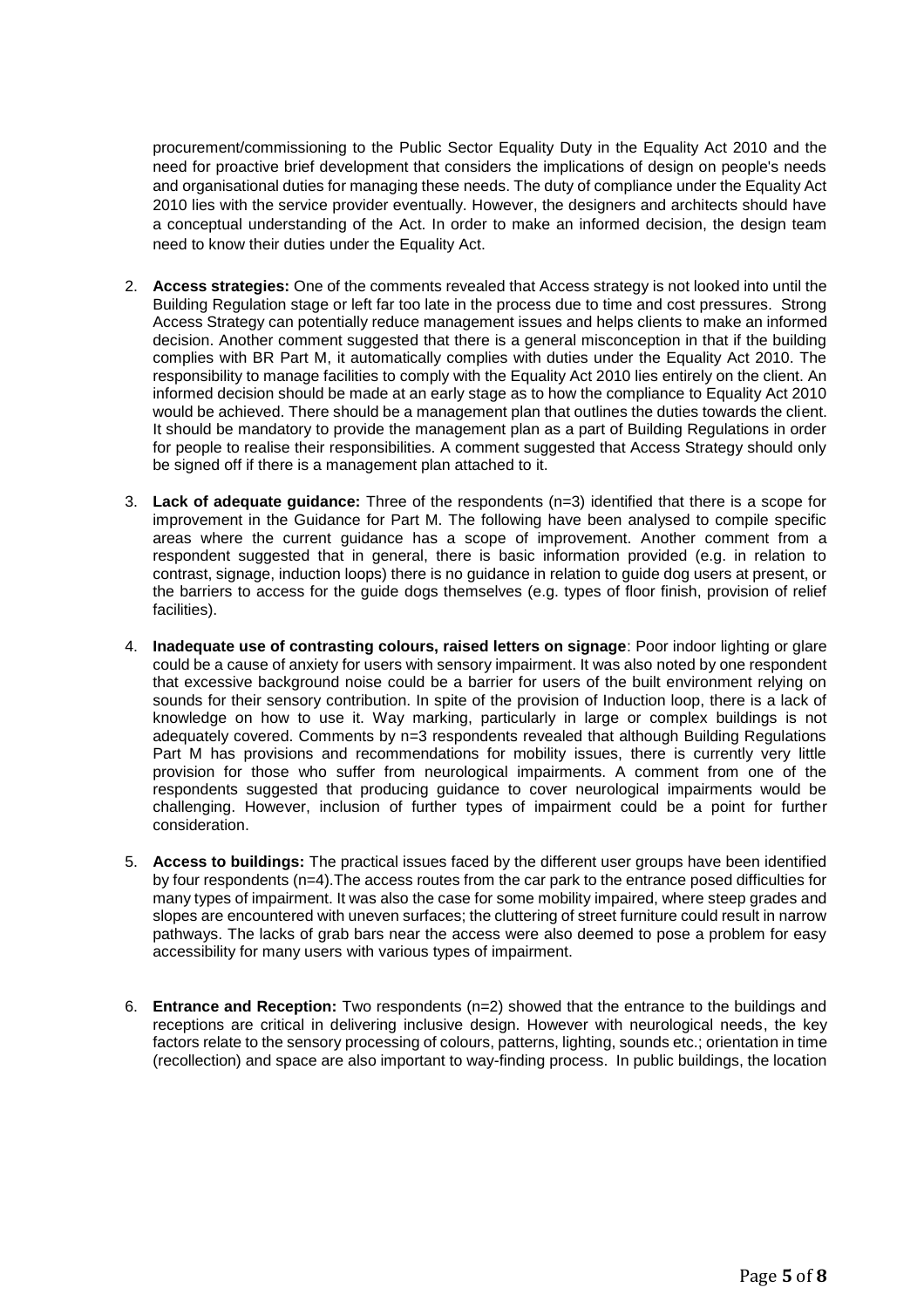of Reception area and the design of counters could cause frustration, if they do not facilitate autonomy to all users. The heavy entrance doors could further add to the difficulties for many users.

- 7. **Fire exits:** Areas like vertical circulation, contrast and signage, external approaches, contrast, flooring and finishes. It was noted by n=4 respondents that although, accessible features are built, access is made more difficult as the nature of the building changes, and the original purpose for the location of a feature is forgotten or removed. The problem areas included restriction of internal mobility through doors and at points of change in levels as well as fire exits.
- 8. **Access specialist in each local Authority:** One respondent highlighted the need for an Access specialist in each local Authority. Removal of the post of Access Officers from most of the local authorities mean that the Building Control Officers deal with these issues as a part of their routine duties. Presence of a specialist would be beneficial.
- 9. **Education Continuing Professional |Development (CPD):** All stakeholders must have full understanding of inclusive design principles, as per n=2 respondents. One respondent stressed the importance of revised curriculum design on undergraduate courses at the universities to equip new graduates with the skills required to deal with latest developments in the industry.

# **CONCLUSIONS AND RECOMMENDATIONS**

The study has shown that Part M has incorporated minor changes to cater to the needs of the people with severe mobility impairment as suggested in the newly added sections of the Volume 1 of the Approved Document M in the edition 2015. There are still many areas that could be included in the Technical Guidance. The study has highlighted the need for reinstatement of specific Access Officers in Local Authorities. The Continuing Professional Development (CPD) for all involved in the design and construction is seen as essential to raise the awareness of the accessibility issues. In conclusion, the evaluation of Building regulations Part M has revealed the need for further changes to be incorporated for a more inclusive design.

The following themes emerged from the study which are highlighted as recommendations:

- 1. **Provision of additional Technical Guidance**: The standards for neurological difficulties should be included with provisions for accessibility in British Standard BS8300:2009. The groundwork can be done in the British Standard, which then can feed into the Building Regulations. The Technical Guidance should be expanded to include specific provisions to cater for sensory and neurological impairment. There should be an additional toolkit for design standards catering to neurological needs and applied efficiently. More information should be included in the Guidance in relation to guide dog users and barriers to access for the guide dogs.(e.g. types of floor finish, provision of relief facilities).There should be guidance on providing access solutions to existing buildings along with external built environment such as Shared spaces and historical sites.
- 2. **Reinstating Access Officers in Local Authorities regime**: Developers should seek further guidance where necessary, probably through the engagement with an Access Officer/Consultant. In essence, the reinstating of the position of Access Officers, whose positions have been phased out in the Local Authorities is highly recommended. Better co-ordination between Planning and Building Regulative Authorities is recommended at a very early stage to achieve full compliance.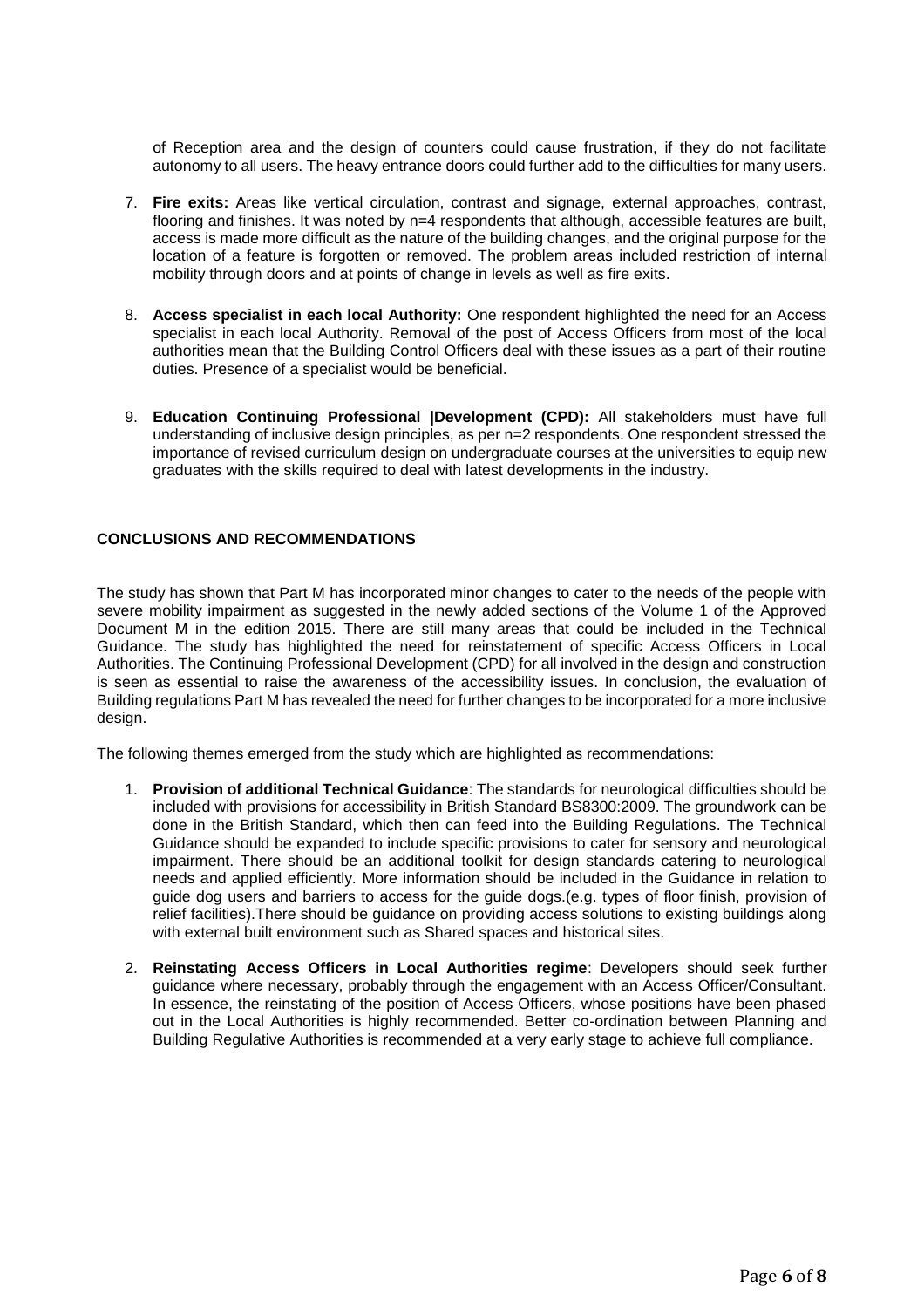- 3. **Engaging all stakeholders:** It is essential that all stakeholders including the disabled end users be consulted at the design brief stage. Due to time and cost constraints, this is not currently a common practice. Although not a requirement in regulatory context, the inclusive design framework can result into fulfilling the access requirements for all end users.
- 4. **Continuing Professional Development for Designers/Managers:** Training sessions and Continuing Professional Development (CPD) events to equip the designers and managers to appreciate the key content of the Technical Guidance Documents. If this is facilitated at the design brief stage, it would lead to better accessibility solutions for an all-inclusive design. Training should be provided to officers in Planning and Building Control along with Designers and Project Managers on Access strategies. Continuing Professional development (CPD) for all involved in the design and construction is essential to raise the awareness of an inclusive design.

END